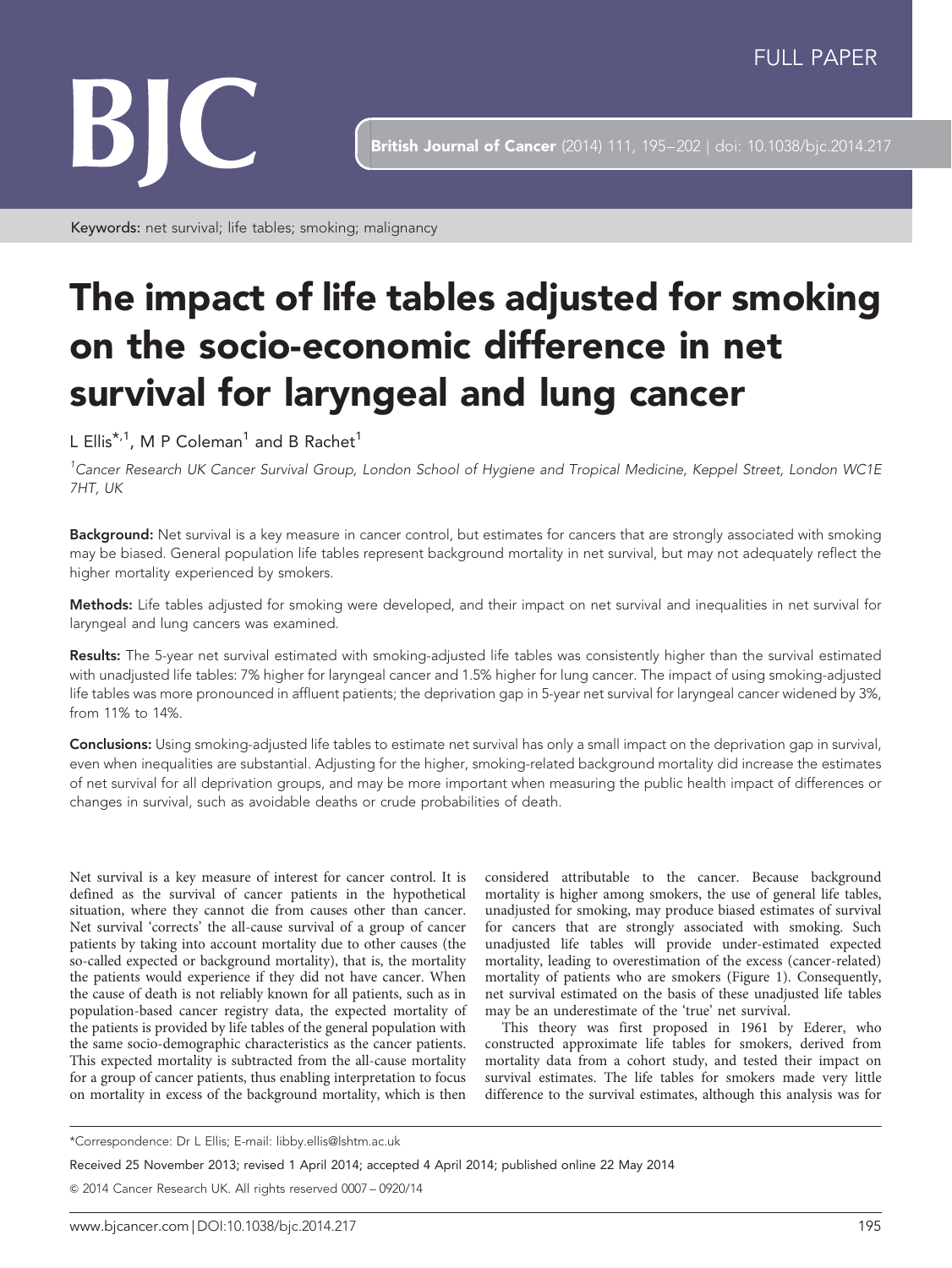<span id="page-1-0"></span>

Figure 1. Partition of the total (all-cause) mortality of a group of cancer patients into background (expected) mortality and excess (cancerrelated) mortality among the general population and among smokers.

all cancers combined: a smaller impact would therefore be expected ([Ederer](#page-6-0) et al, 1961). Ederer's life tables might have made more difference to the estimates of survival for cancers that are strongly associated with smoking, such as cancer of the larynx and lung. Two recent studies investigated this issue using different methods in different contexts, and, although they did not generally observe a strong impact of the use of life tables for smokers on relative survival estimates, the conclusions may differ according to the type of cancer [\(Blakeley](#page-6-0) et al, 2012; [Hinchliffe](#page-7-0) et al, 2012).

While life tables adjusted for smoking may produce less-biased estimates of survival overall, they may also affect the known socioeconomic gradient in net survival for some cancers, depending on whether national or deprivation-specific life tables are used. The prevalence of smoking in the general population differs between socio-economic groups: in 2008, the prevalence of smoking in deprived groups (routine and manual socio-economic category) was 29%, compared to 14% in the most affluent (managerial and professional socio-economic category) [\(Office for National](#page-7-0) [Statistics, 2010](#page-7-0)). The prevalence of smoking in the general population must be compared to that observed in patients diagnosed with laryngeal or lung cancer, the majority of whom are assumed to be smokers. The differential in smoking prevalence between the general population and cancer patients will therefore be larger in the more affluent groups than in the more deprived. The use of smoking-adjusted life tables will increase the estimates of net survival for all deprivation groups, but more so for the most affluent patients. This would result in a steeper deprivation gradient in net survival between affluent and deprived patients. This paper describes the methodology used in the development of life tables adjusted for smoking, and the extent of their impact on net survival estimates and inequalities in survival for laryngeal and lung cancers.

#### MATERIALS AND METHODS

A life table is simply a set of age- and sex-specific mortality rates for a specified population, and is constructed from the number of deaths and the population counts. In order to produce a life table that is specific for smokers directly from the raw data, both the number of deaths and the populations would need to be available by smoking status. These data are not available nationally in the UK. An alternative method was developed, which involved adjusting existing national and deprivation-specific life tables ([Cancer](#page-6-0) [Research UK Cancer Survival Group, 2009\)](#page-6-0) with published ageand sex-specific estimates of smoking-related mortality. It was not possible, or indeed necessary, to make any adjustment in the

younger age groups, as both the prevalence of smoking and the hazard rate ratio of death associated with it are low.

Many studies have been published on the effect of smoking on allcause mortality in a variety of populations and age groups ([Carstensen](#page-6-0) et al, 1987; [Floderus](#page-7-0) et al, 1988; [LaCroix](#page-7-0) et al, 1991; [Tverdal](#page-7-0) et al, 1993; Doll et al[, 1994](#page-6-0); [Illing and Kaiserman, 1995; Thun](#page-7-0) et al[, 1995; Prescott](#page-7-0) et al, 1998; [Jacobs](#page-7-0) et al, 1999; Qiao et al[, 2000;](#page-7-0) [Nilsson](#page-7-0) et al, 2001; [Ezzati and Lopez, 2003;](#page-7-0) Doll et al[, 2004;](#page-6-0) [Rodu](#page-7-0) [and Cole, 2004](#page-7-0); [Blakely and Wilson, 2005;](#page-6-0) [Zorrilla-Torras](#page-7-0) et al, 2005; Jha et al[, 2006; Vollset](#page-7-0) et al, 2006; [Kenfield](#page-7-0) et al, 2008; [Woloshin](#page-7-0) et al, [2008;](#page-7-0) Gruer et al[, 2009\)](#page-7-0). The direction of the relative measures reported was consistent, although the magnitude of the hazard rate ratios differed, depending on whether the studies examined light, moderate or heavy smokers, or all smokers combined. Only a few studies have directly estimated the effect of smoking on all-cause mortality in people from different deprivation groups. Therefore, a number of assumptions need to be made when adjusting life tables for smoking: (1) about the effect of deprivation on mortality in smokers, and (2) about the magnitude of the hazard ratio.

Background mortality in the general population is known to differ by deprivation, and deprivation-specific life tables are required to produce less biased estimates of the deprivation gap in net survival. In the first scenario (S1), we consider that the higher mortality among smokers differs by deprivation group, to the same degree as in the general population. Under S1, a deprivation-specific life table was produced, taking into account the different prevalence of smoking in each deprivation group. In contrast, the second scenario (S2) assumes that in smokers this socio-economic gradient in background mortality does not exist. Under S2, a national life table was produced, adjusted for the higher background mortality (and hence lower expected survival) among smokers, but with no deprivation gradient. Within each scenario outlined above, a range of adjustments was explored, based on the lowest, average and highest hazard ratios reported in the literature ([Table 1](#page-2-0)). The adjustments are termed as A1 (lowest level of adjustment), A2 (average) and A3 (highest).

The hazard rate ratios obtained from the literature were largely from cohort studies, and hence were for smokers compared to non-smokers, rather than smokers compared to the general population. The following formulae were applied to derive the all-cause mortality rates in smokers and non-smokers, taking into account the prevalence of smoking for each sex, age and (where appropriate) deprivation group:

For each sex and age group:

$$
R0 = R \times 1/(P0 + RR \times P1)
$$

$$
R1 = R \times 1/(P0/RR + P1)
$$

where R0 is the all-cause mortality rate in non-smokers, R1 is the all-cause mortality rate in smokers, R is the all-cause mortality rate in the general population (from the unadjusted life table), P0 is the proportion of non-smokers in the general population, P1 is the proportion of smokers in the general population, and RR is the hazard rate ratio of all-cause mortality between smokers and non-smokers.

The adjustments were applied to the age- and sex-specific mortality rates in England in 2001, according to the assumptions described above. To smooth these rates, we employed the flexible Poisson model we use to build our national and deprivationspecific life tables: for each sex, we model the main effects of age and, for the specific life tables, the effect modification between age and deprivation, using restricted cubic spline functions.

The impact of smoking-adjusted life tables on estimates of net survival and the deprivation gap in survival was investigated, and compared to net survival estimated using non-adjusted national and deprivation-specific life tables. The adjusted life tables represent the age-, sex- and deprivation-specific background mortality of smokers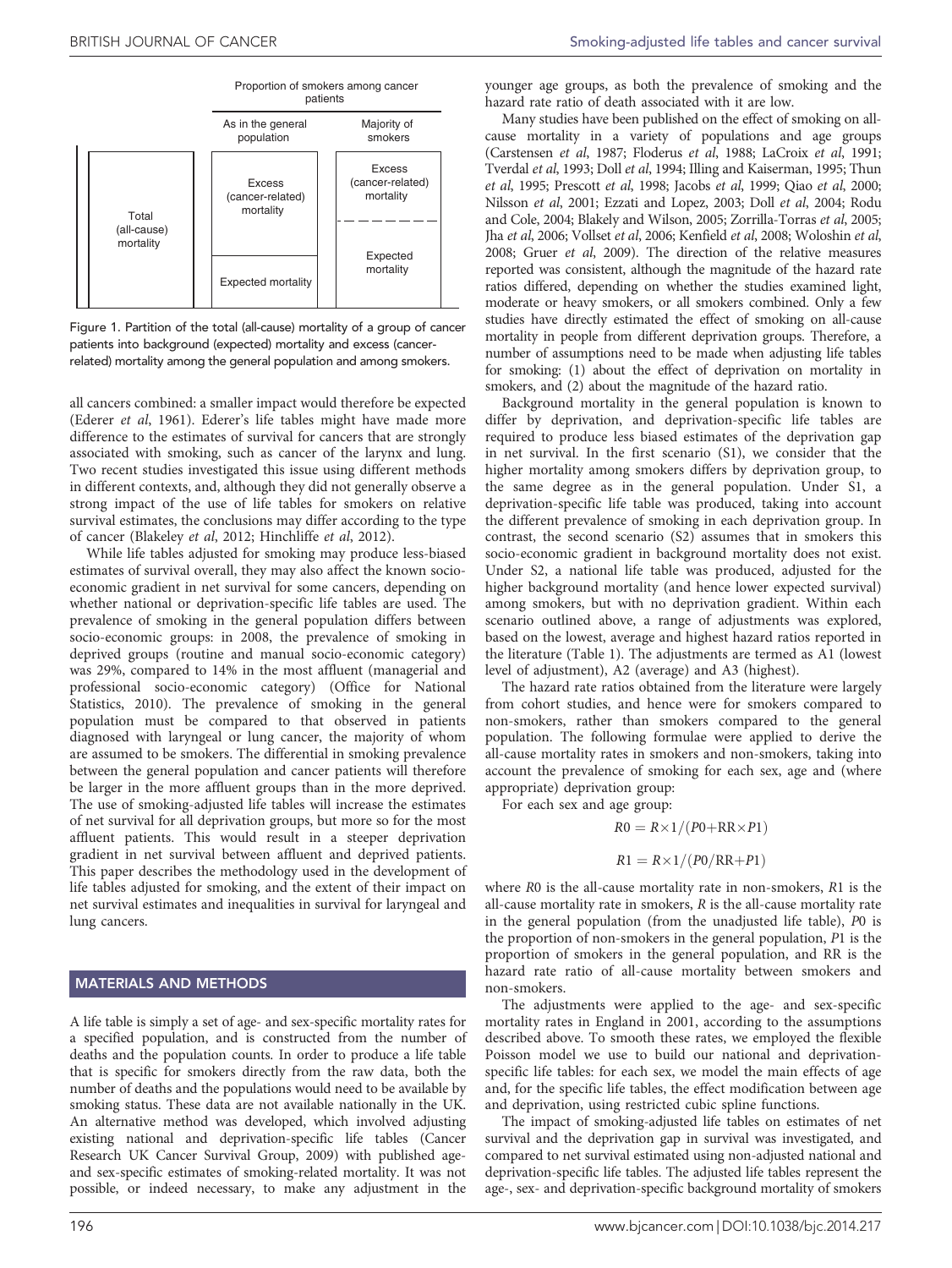<span id="page-2-0"></span>Table 1. Hazard rate ratios of all-cause mortality in smokers compared to non-smokers, and prevalence of smoking in England in 2001, by sex, age and deprivation group

|           |                           | Hazard rate ratio (RR)     |                            |                               |                                     |                                     |
|-----------|---------------------------|----------------------------|----------------------------|-------------------------------|-------------------------------------|-------------------------------------|
| Age       | A1 (lowest<br>adjustment) | A2 (average<br>adjustment) | A3 (highest<br>adjustment) | Prevalence of<br>smoking (P1) | Prevalence of<br>smoking (affluent) | Prevalence of<br>smoking (deprived) |
| Men       |                           |                            |                            |                               |                                     |                                     |
| $35 - 39$ | 1.8                       | 2.8                        | 3.9                        | 0.31                          | 0.22                                | 0.37                                |
| $40 - 44$ | 1.8                       | 2.8                        | 3.9                        | 0.31                          | 0.22                                | 0.37                                |
| $45 - 49$ | $\overline{2}$            | 2.8                        | 3.7                        | 0.31                          | 0.22                                | 0.37                                |
| $50 - 54$ | 2.1                       | 2.9                        | 3.7                        | 0.26                          | 0.18                                | 0.31                                |
| 55-59     | 2.1                       | 2.5                        | 3.0                        | 0.26                          | 0.18                                | 0.31                                |
| $60 - 64$ | 2.1                       | 2.5                        | 3.0                        | 0.16                          | 0.11                                | 0.19                                |
| 65-69     | 1.9                       | 2.4                        | 3.0                        | 0.16                          | 0.11                                | 0.19                                |
| $70 - 74$ | 1.8                       | 2.3                        | 2.8                        | 0.16                          | 0.11                                | 0.19                                |
| $75+$     | 1.5                       | 2.1                        | 2.8                        | 0.16                          | 0.11                                | 0.19                                |
| Women     |                           |                            |                            |                               |                                     |                                     |
| $35 - 39$ | $\mathbf{1}$              | 1                          | 1                          | 0.31                          | 0.22                                | 0.37                                |
| $40 - 44$ | 1.4                       | 2.1                        | 2.8                        | 0.28                          | 0.20                                | 0.34                                |
| $45 - 49$ | 1.8                       | 2.3                        | 2.8                        | 0.28                          | 0.20                                | 0.34                                |
| $50 - 54$ | 1.9                       | 2.3                        | 2.8                        | 0.25                          | 0.18                                | 0.30                                |
| 55-59     | $\overline{2}$            | 2.2                        | 2.5                        | 0.25                          | 0.18                                | 0.30                                |
| $60 - 64$ | $\overline{2}$            | 2.2                        | 2.5                        | 0.17                          | 0.12                                | 0.20                                |
| 65-69     | 1.8                       | 1.9                        | 2.1                        | 0.17                          | 0.12                                | 0.20                                |
| $70 - 74$ | 1.6                       | 1.8                        | 2.1                        | 0.17                          | 0.12                                | 0.20                                |
| $75+$     | 1.4                       | 1.4                        | 1.4                        | 0.17                          | 0.12                                | 0.20                                |
|           |                           |                            |                            |                               |                                     |                                     |

Under scenario 2 (S2), a national life table was adjusted taking into account the prevalence of smoking in the general population. Under scenario 1 (S1), the prevalence of smoking in each deprivation category of the general population is also taken into account.

in 2001. The unadjusted life tables represent the background mortality of the general population in 2001. One- and five-year net survivals were estimated for each sex and deprivation group for patients diagnosed with laryngeal or lung cancer in England during 2001–2005 and followed up to the end of 2009. The records were provided by the population-based National Cancer Registry of England, based at the Office for National Statistics. The data used for this study consisted of 86 289 male and 58 917 female lung cancer patients, and 7037 male and 1484 female laryngeal cancer patients. Net survival was estimated using the non-parametric estimator described by [Perme](#page-7-0) et al (2012). This estimator corrects the Ederer-II relative survival ratio in order to account for the informative censoring associated with risk factors such as age, that is, the higher likelihood that older patients will die of other causes than their cancer ([Ederer](#page-6-0) et al, 1961). The fitted deprivation gap in survival between the most affluent and most deprived groups was estimated using variance-weighted linear regression.

Since the cancer registry data do not contain any information on patients' smoking history, we were not able to categorise patients according to their smoking status. However, it has been estimated that at least 85% of laryngeal cancers and 90% of lung cancers are attributable to tobacco smoking in the UK [\(Anantharaman](#page-6-0) et al, [2011;](#page-6-0) [Parkin, 2011\)](#page-7-0). Therefore, for the purposes of these analyses, all laryngeal and lung cancer patients were assumed to have been smokers. Given the strength of the evidence for tobacco smoking as the primary risk factor for both cancers, this is a plausible assumption.

### RESULTS

Net survival estimates for laryngeal and lung cancer using the smoking-adjusted life tables (either national or deprivation-specific)

were consistently higher than survival estimated using the corresponding unadjusted life tables. The magnitude of the impact of smoking adjustment differed by cancer, sex and, to some extent, deprivation group.

#### Laryngeal cancer

Scenario 1 – Deprivation-specific life tables adjusted for smoking. In scenario 1, the impact on net survival estimates of adjusting the deprivation-specific life table for smoking was most pronounced for men with laryngeal cancer. One-year survival was 3.7% higher and five-year survival was 7.2% higher when smoking-adjusted deprivation-specific life tables (highest level of adjustment, A3) were used instead of the unadjusted deprivation-specific life table. Among women with laryngeal cancer, 1-year survival was 0.9% higher and 5-year survival 1.7% higher when smoking-adjusted life tables were used ([Table 2\)](#page-3-0). The impact of using smoking-adjusted life tables (S1) on net survival estimates was slightly more pronounced in the affluent groups, and, among men, the deprivation gap in survival widened by 1.6% at 5 years ([Table 2\)](#page-3-0).

Scenario 2 – National life tables adjusted for smoking. In scenario 2, the impact on net survival estimates of adjusting the national life table for smoking was similar to that under scenario 1. In men, 1-year survival for laryngeal cancer was 3.5% higher and 5 year survival was 6.9% higher when national smoking-adjusted life tables (S2) were used instead of the unadjusted national life table. In women with laryngeal cancer, survival estimates were 0.9% higher at 1 year and 1.6% higher at 5 years ([Table 3](#page-4-0)).

In women with laryngeal cancer, the impact of the national smoking-adjusted life tables (S2) on survival estimates was similar for all deprivation groups, so there was very little change to the deprivation gap in survival at 1 or 5 years ([Table 3\)](#page-4-0). In men with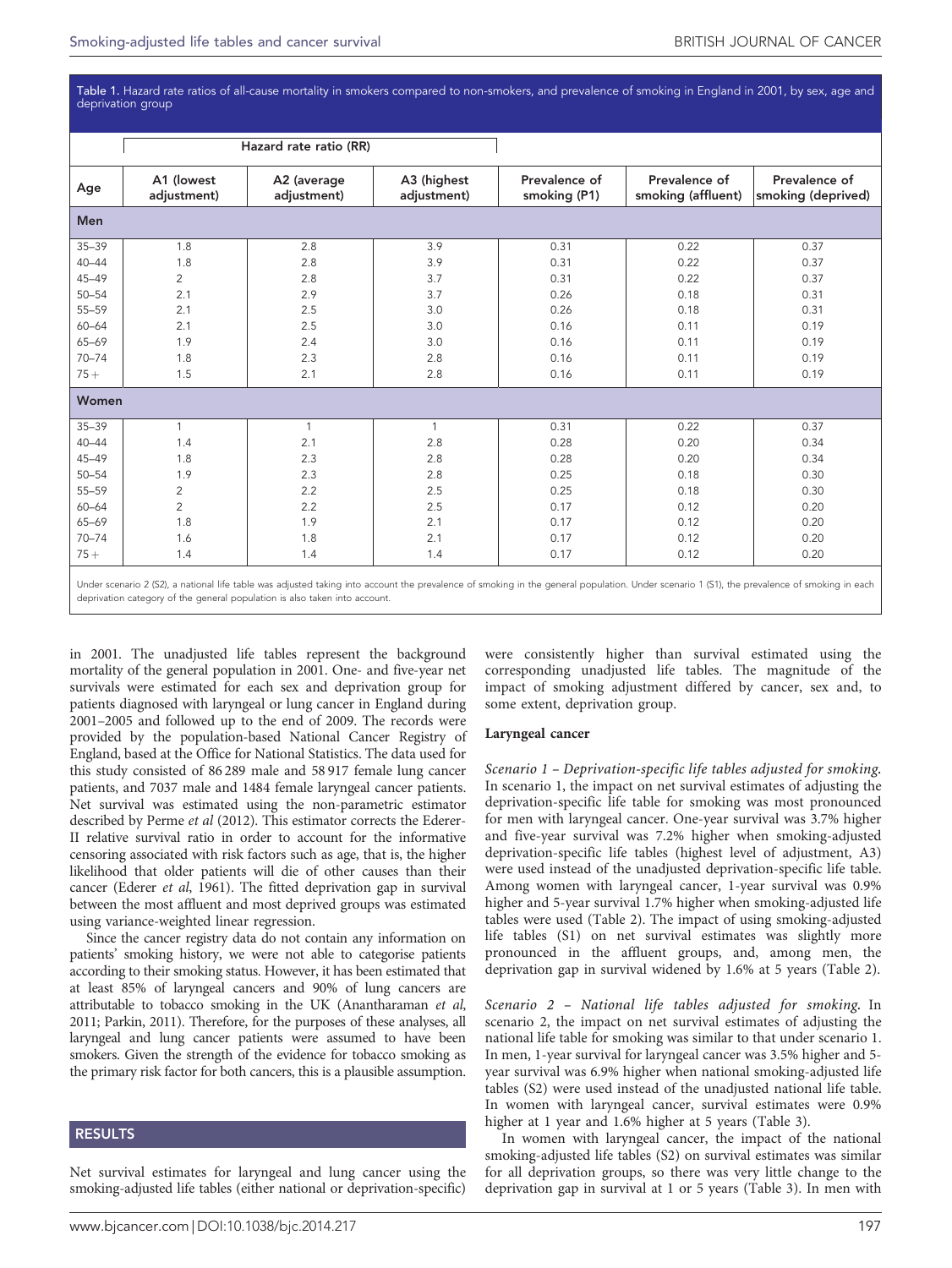<span id="page-3-0"></span>laryngeal cancer, the increase in survival when using the smokingadjusted life tables was again larger for the affluent groups, and so the deprivation gap in survival widened, by 1.5% at 1 year (from  $-8.5\%$  to  $-10.0\%$ ) and by 3.5% at 5 years (from  $-11.2\%$  to  $-14.7\%$ ).

#### Lung cancer

Scenario 1 – Deprivation-specific life tables adjusted for smoking. Using smoking-adjusted life tables (both national and deprivationspecific) had a much smaller impact on net survival estimates for lung cancer than for laryngeal cancer. In men, 1-year survival was 1.4% higher and 5-year survival was 1.5% higher when smokingadjusted deprivation-specific life tables were used (S1) instead of the unadjusted deprivation-specific life table. In women, there was very little change to the survival estimates when deprivationspecific life tables adjusted for smoking (S1) were used [\(Table 4](#page-5-0)). The impact on net survival estimates of the smoking-adjusted life tables was the same for all deprivation groups, so there was no change in the deprivation gap in survival for lung cancer for either sex.

Scenario 2 – National life tables adjusted for smoking. Net survival for lung cancer estimated with national smoking-adjusted life tables (under scenario 2) was very similar to survival estimated using smoking-adjusted deprivation-specific life tables (S1). Among men, both 1- and 5-year net survival were 1.4% higher when national smoking-adjusted life tables (S1) were used instead of the unadjusted national life table ([Table 5](#page-6-0)). In women with lung cancer, survival increased by less than 1% at both 1 and 5 years. This probably reflects the lower hazard rate ratios of all-cause mortality associated with smoking among women.

The impact of adjusting national life tables for smoking (S2) on the deprivation gap in survival for lung cancer was very small  $(<1%)$  for both men and women. This is because the difference in survival between affluent and deprived patients with lung cancer is itself very small.

## **DISCUSSION**

Smoking is the predominant cause of cancers of the larynx and lung, and is a significant cause of mortality in its own right. Estimates of net survival reflect the survival of the cancer patients adjusted for the background mortality in the general population. The background mortality in people who smoke, however, is considerably higher than in the general population, and the majority of laryngeal and lung cancer patients are expected to have been smokers.

The combination of the predominant aetiological factors having an unequal influence on overall mortality calls into question the use of standard life tables in the conventional approach to the estimation of net survival for cancers strongly related to smoking.

Table 2. One- and five-year net survival, and deprivation gap in survival for laryngeal cancer (England 2001–2005) using deprivation-specific unadjusted and deprivation-specific smoking-adjusted life tables, by sex

|                      |                         |                | One-year net survival                    |                 |                                    |                                          |                | Five-year net survival |                 |                                           |  |  |
|----------------------|-------------------------|----------------|------------------------------------------|-----------------|------------------------------------|------------------------------------------|----------------|------------------------|-----------------|-------------------------------------------|--|--|
|                      |                         |                | Level of smoking adjustment <sup>b</sup> |                 |                                    | Level of smoking adjustment <sup>b</sup> |                |                        |                 |                                           |  |  |
| Deprivation<br>group | Unadjusted <sup>a</sup> | Lowest<br>(A1) | Average<br>(A2)                          | Highest<br>(A3) | Maximum<br>difference <sup>c</sup> | Unadjusted <sup>a</sup>                  | Lowest<br>(A1) | Average<br>(A2)        | Highest<br>(A3) | <b>Maximum</b><br>difference <sup>c</sup> |  |  |
| <b>Men</b>           |                         |                |                                          |                 |                                    |                                          |                |                        |                 |                                           |  |  |
| Overall              | 84.3                    | 85.7           | 86.8                                     | 87.9            | 3.7                                | 75.4                                     | 78.2           | 80.3                   | 82.6            | 7.2                                       |  |  |
| Most affluent 1      | 88.9                    | 90.3           | 91.6                                     | 92.9            | 4.0                                | 79.8                                     | 82.5           | 85.0                   | 87.8            | 8.0                                       |  |  |
| 2                    | 87.1                    | 88.5           | 89.7                                     | 90.9            | 3.8                                | 80.4                                     | 83.2           | 85.6                   | 88.2            | 7.8                                       |  |  |
| 3                    | 84.4                    | 85.8           | 87.0                                     | 88.1            | 3.8                                | 75.7                                     | 78.5           | 80.8                   | 83.2            | 7.5                                       |  |  |
| 4                    | 82.2                    | 83.6           | 84.7                                     | 85.7            | 3.4                                | 72.9                                     | 75.5           | 77.5                   | 79.6            | 6.7                                       |  |  |
| Most deprived 5      | 82.1                    | 83.6           | 84.6                                     | 85.5            | 3.4                                | 72.5                                     | 75.3           | 77.2                   | 79.1            | 6.6                                       |  |  |
| Women                |                         |                |                                          |                 |                                    |                                          |                |                        |                 |                                           |  |  |
| Overall              | 78.2                    | 79.0           | 79.1                                     | 79.2            | 0.9                                | 69.7                                     | 71.1           | 71.2                   | 71.4            | 1.7                                       |  |  |
| Most affluent 1      | 79.0                    | 79.8           | 79.8                                     | 79.9            | 0.9                                | 69.8                                     | 71.1           | 71.2                   | 71.3            | 1.5                                       |  |  |
| $\overline{2}$       | 82.1                    | 82.8           | 82.9                                     | 83.0            | 0.9                                | 71.7                                     | 72.8           | 73.0                   | 73.1            | 1.5                                       |  |  |
| 3                    | 77.6                    | 78.4           | 78.5                                     | 78.6            | 1.0                                | 69.3                                     | 70.7           | 70.8                   | 71.0            | 1.7                                       |  |  |
| 4                    | 79.2                    | 79.9           | 80.0                                     | 80.1            | 0.9                                | 71.4                                     | 72.8           | 72.9                   | 73.0            | 1.7                                       |  |  |
| Most deprived 5      | 76.0                    | 76.8           | 76.8                                     | 76.9            | 1.0                                | 67.8                                     | 69.2           | 69.4                   | 69.6            | 1.8                                       |  |  |

|       |                         |                | Fitted deprivation gap in 1-year net survival |                        |                                           | Fitted deprivation gap in 5-year net survival |                |                 |                        |                                    |  |
|-------|-------------------------|----------------|-----------------------------------------------|------------------------|-------------------------------------------|-----------------------------------------------|----------------|-----------------|------------------------|------------------------------------|--|
|       |                         |                | Level of smoking adjustment <sup>b</sup>      |                        |                                           | Level of smoking adjustment <sup>b</sup>      |                |                 |                        |                                    |  |
|       | Unadiusted <sup>a</sup> | Lowest<br>(A1) | Average<br>(A2)                               | <b>Highest</b><br>(A3) | <b>Maximum</b><br>difference <sup>d</sup> | Unadiusted <sup>a</sup>                       | Lowest<br>(A1) | Average<br>(A2) | <b>Highest</b><br>(A3) | Maximum<br>difference <sup>d</sup> |  |
| Men   | $-7.1$                  | $-7.1$         | $-7.4$                                        | $-7.8$                 | 0.6                                       | $-8.8$                                        | $-8.8$         | $-9.4$          | $-10.4$                | 1.6                                |  |
| Women | -4.6                    | $-4.6$         | $-4.5$                                        | $-4.5$                 | $-0.1$                                    | $-2.7$                                        | $-2.5$         | $-2.4$          | $-2.4$                 | $-0.3$                             |  |

a Deprivation-specific life table for England 2001.

b Smoking-adjusted life tables based on a range of hazard rate ratios from the literature (see text and [Table 1\)](#page-2-0).

CDifference between net survival estimated with the unadjusted deprivation-specific life table, and the net survival estimated using the smoking-adjusted (A3) deprivation-specific life table.<br>Politicance between the depriv Difference between the deprivation gap in net survival estimated with unadjusted and smoking-adjusted (A3) life tables.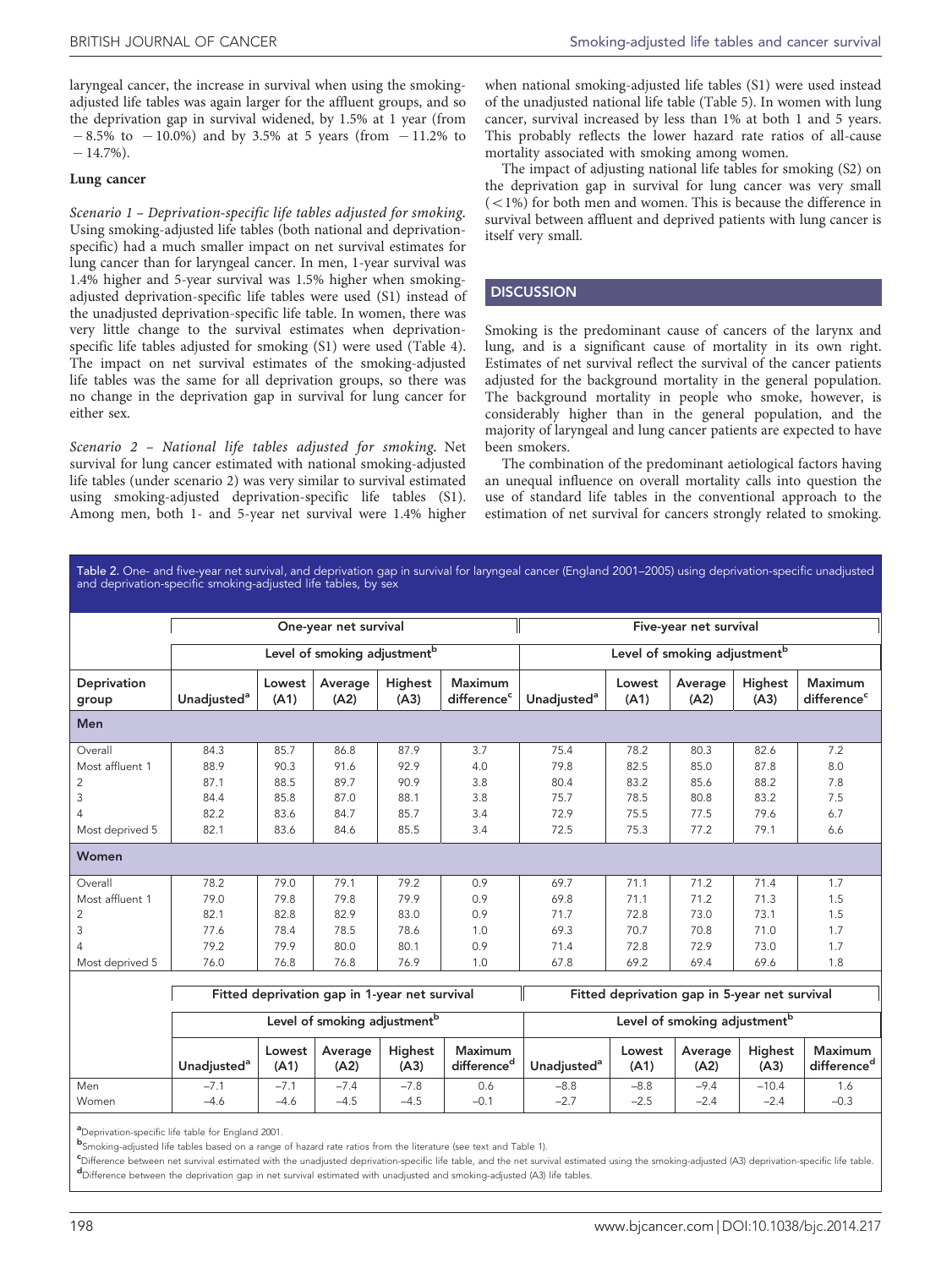<span id="page-4-0"></span>Table 3. One- and five-year net survival, and deprivation gap in survival for laryngeal cancer (England 2001–2005) using national unadjusted and national smoking-adjusted life tables, by sex

|                      |                                |                | One-year net survival                         |                 |                                    |                                          |                | Five-year net survival                        |                 |                                           |  |  |  |
|----------------------|--------------------------------|----------------|-----------------------------------------------|-----------------|------------------------------------|------------------------------------------|----------------|-----------------------------------------------|-----------------|-------------------------------------------|--|--|--|
|                      |                                |                | Level of smoking adjustment <sup>b</sup>      |                 |                                    | Level of smoking adjustment <sup>b</sup> |                |                                               |                 |                                           |  |  |  |
| Deprivation<br>group | <b>Unadjusted</b> <sup>a</sup> | Lowest<br>(A1) | Average<br>(A2)                               | Highest<br>(A3) | Maximum<br>difference <sup>c</sup> | Unadjusted <sup>a</sup>                  | Lowest<br>(A1) | Average<br>(A2)                               | Highest<br>(A3) | <b>Maximum</b><br>difference <sup>c</sup> |  |  |  |
| Men                  |                                |                |                                               |                 |                                    |                                          |                |                                               |                 |                                           |  |  |  |
| Overall              | 84.1                           | 85.5           | 86.6                                          | 87.7            | 3.5                                | 75.2                                     | 77.8           | 79.9                                          | 82.1            | 6.9                                       |  |  |  |
| Most affluent 1      | 89.5                           | 91.2           | 92.5                                          | 93.8            | 4.3                                | 80.9                                     | 84.1           | 86.7                                          | 89.5            | 8.6                                       |  |  |  |
| 2                    | 87.4                           | 89.0           | 90.2                                          | 91.4            | 4.0                                | 81.1                                     | 84.1           | 86.6                                          | 89.1            | 8.1                                       |  |  |  |
| $\mathsf 3$          | 84.4                           | 85.9           | 87.1                                          | 88.3            | 3.8                                | 75.8                                     | 78.7           | 81.0                                          | 83.4            | 7.6                                       |  |  |  |
| 4                    | 81.9                           | 83.2           | 84.2                                          | 85.2            | 3.2                                | 72.4                                     | 74.8           | 76.7                                          | 78.6            | 6.2                                       |  |  |  |
| Most deprived 5      | 81.4                           | 82.5           | 83.4                                          | 84.2            | 2.8                                | 71.2                                     | 73.3           | 74.9                                          | 76.5            | 5.3                                       |  |  |  |
| Women                |                                |                |                                               |                 |                                    |                                          |                |                                               |                 |                                           |  |  |  |
| Overall              | 78.1                           | 78.9           | 78.9                                          | 79.0            | 0.9                                | 69.5                                     | 70.8           | 70.9                                          | 71.1            | 1.6                                       |  |  |  |
| Most affluent 1      | 79.2                           | 80.0           | 80.1                                          | 80.2            | 0.9                                | 70.3                                     | 71.7           | 71.8                                          | 71.9            | 1.7                                       |  |  |  |
| $\overline{c}$       | 82.3                           | 83.0           | 83.1                                          | 83.2            | 0.9                                | 72.0                                     | 73.3           | 73.4                                          | 73.6            | 1.6                                       |  |  |  |
| 3                    | 77.7                           | 78.5           | 78.5                                          | 78.6            | 1.0                                | 69.3                                     | 70.7           | 70.9                                          | 71.0            | 1.7                                       |  |  |  |
| 4                    | 79.1                           | 79.8           | 79.8                                          | 79.9            | 0.9                                | 71.1                                     | 72.5           | 72.6                                          | 72.7            | 1.6                                       |  |  |  |
| Most deprived 5      | 75.6                           | 76.3           | 76.3                                          | 76.4            | 0.8                                | 67.1                                     | 68.4           | 68.5                                          | 68.6            | 1.5                                       |  |  |  |
|                      |                                |                | Fitted deprivation gap in 1-year net survival |                 |                                    |                                          |                | Fitted deprivation gap in 5-year net survival |                 |                                           |  |  |  |

|     |                         |                |                                          | $1.18444$ and $1.19411$ and $1.1941$ and $1.1941$ and $1.1941$ and $1.1941$ |                                          |                         | $1.184940$ well-transferred in group 111 $\sigma$ $\gamma$ can 1164 can triangle |                 |                 |                  |  |
|-----|-------------------------|----------------|------------------------------------------|-----------------------------------------------------------------------------|------------------------------------------|-------------------------|----------------------------------------------------------------------------------|-----------------|-----------------|------------------|--|
|     |                         |                | Level of smoking adjustment <sup>b</sup> |                                                                             | Level of smoking adjustment <sup>b</sup> |                         |                                                                                  |                 |                 |                  |  |
|     | Unadiusted <sup>a</sup> | Lowest<br>(A1) | Average<br>(A2)                          | <b>Highest</b><br>(A3)                                                      | Maximum<br>difference <sup>d</sup>       | Unadiusted <sup>a</sup> | Lowest<br>(A1)                                                                   | Average<br>(A2) | Highest<br>(A3) | Maxin<br>differe |  |
| Men | $-8.5$                  | $-9.0$         | $-9.5$                                   | $-10.0$                                                                     |                                          | $-11.2$                 | $-12.3$                                                                          | $-13.5$         | $-14.7$         | 3.5              |  |

Women –5.3 –5.4 –5.4 –5.4 0.1 –3.9 –4.1 –4.1 –4.1 0.2

a<br>National life table for England 2001.

b Smoking-adjusted life tables based on a range of hazard rate ratios from the literature (see text and [Table 1\)](#page-2-0).

CDifference between net survival estimated with the unadjusted national life table, and the net survival estimated using the smoking-adjusted national life table (A3).<br>Inifference between the deprivation and in pot surviva

Difference between the deprivation gap in net survival estimated with unadjusted and smoking-adjusted life tables (A3).

This is because the higher background mortality in smokers may not be adequately reflected in general population life tables.

We developed life tables adjusted for smoking, in order to examine the effect of the higher all-cause mortality among smokers on overall estimates of net survival for laryngeal and lung cancer, as well as on the deprivation gap in survival for those cancers.

The impact of adjusting life tables for smoking on net survival estimates for laryngeal and lung cancer (for all deprivation groups combined) was very similar whether using deprivation-specific (S1) or national (S2) life tables. The largest impact was among men diagnosed with laryngeal cancer, where the use of unadjusted life tables under-estimated net survival by up to 4% at 1 year since diagnosis, and up to 7% at 5 years since diagnosis. Among patients diagnosed with lung cancer, the impact of adjusting life tables for smoking on net survival estimates was negligible.

The estimation of the deprivation gap in survival (the fitted difference in survival between the most affluent and most deprived groups) was dependent on the assumptions made regarding the deprivation gradient in background mortality. As expected, using a national life table to estimate net survival resulted in the widest deprivation gap, because the known differences in background mortality by deprivation in the general population are not accounted for. However, if the assumption that all-cause mortality among smokers is identical, regardless of deprivation, is true, the use of a national life table in this instance may be appropriate. The

deprivation gradient in all-cause mortality in the general population is undoubtedly due, in part, to differences in the prevalence of smoking between deprivation groups: estimates of the contribution of smoking to inequalities in mortality vary between 20 and 60% ([Blakely and Wilson, 2005;](#page-6-0) [van Rossum](#page-7-0) et al, 2005; Jha et al[, 2006](#page-7-0)). It is, however, implausible that smoking is the only cause of this deprivation gradient, since this ignores other major social determinants of health inequalities, such as social conditions, neighbourhood deprivation and unemployment [\(Blakely and](#page-6-0) [Wilson, 2006](#page-6-0); [Marmot, 2006](#page-7-0)). The use of deprivation-specific life tables produced a smaller deprivation gap in survival, although for laryngeal cancer the gap remained substantial. There is very little difference in survival between affluent and deprived lung cancer patients, because the prognosis is so poor, so the deprivation gap in survival is very small, regardless of the life tables used.

Compared to using an unadjusted national or deprivationspecific life table, adjusting life tables for smoking in order to estimate net survival tended to increase the deprivation gap for cancers where inequalities in survival exist. Substantial inequalities in survival exist for laryngeal cancer in men, but not in women, among whom no impact of the use of various life tables was observed.

These results raise several questions. First, it is possible that deprivation-specific life tables already take account of the differences in smoking prevalence, and hence the differences in all-cause mortality due to smoking, across deprivation groups. It

Maximum difference<sup>c</sup>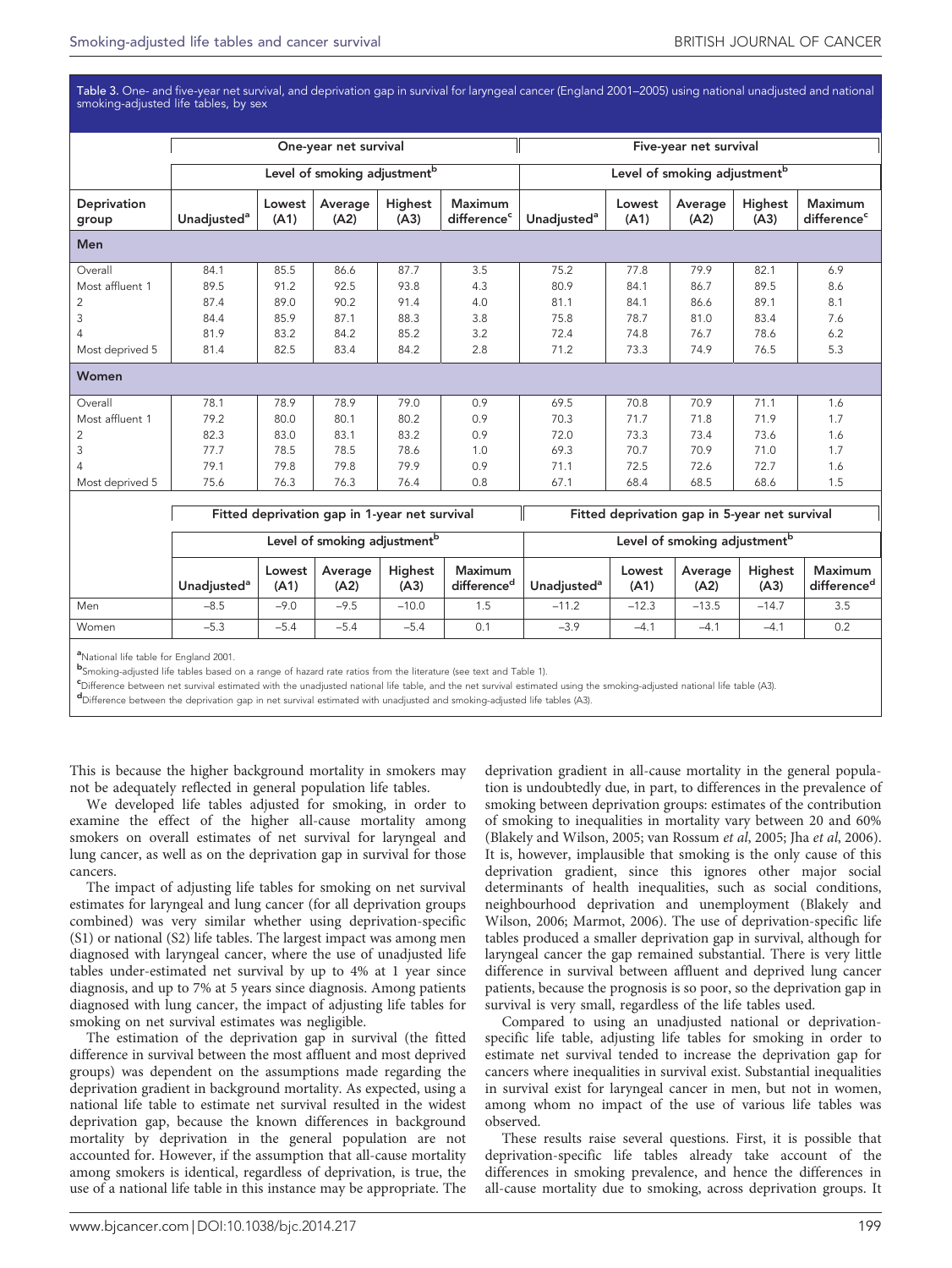<span id="page-5-0"></span>Table 4. One- and five-year net survival, and deprivation gap in survival for lung cancer (England 2001–2005) using deprivation-specific unadjusted and deprivation-specific smoking-adjusted life tables, by sex

|                      |                                |                | One-year net survival                    |                 |                                           |                         |                | Five-year net survival                   |                 |                                           |
|----------------------|--------------------------------|----------------|------------------------------------------|-----------------|-------------------------------------------|-------------------------|----------------|------------------------------------------|-----------------|-------------------------------------------|
|                      |                                |                | Level of smoking adjustment <sup>b</sup> |                 |                                           |                         |                | Level of smoking adjustment <sup>b</sup> |                 |                                           |
| Deprivation<br>group | <b>Unadjusted</b> <sup>a</sup> | Lowest<br>(A1) | Average<br>(A2)                          | Highest<br>(A3) | <b>Maximum</b><br>difference <sup>c</sup> | Unadjusted <sup>a</sup> | Lowest<br>(A1) | Average<br>(A2)                          | Highest<br>(A3) | <b>Maximum</b><br>difference <sup>c</sup> |
| <b>Men</b>           |                                |                |                                          |                 |                                           |                         |                |                                          |                 |                                           |
| Overall              | 26.3                           | 26.8           | 27.3                                     | 27.7            | 1.4                                       | 13.6                    | 14.1           | 14.6                                     | 15.1            | 1.5                                       |
| Most affluent 1      | 27.8                           | 28.3           | 28.7                                     | 29.1            | 1.4                                       | 14.6                    | 15.1           | 15.6                                     | 16.0            | 1.4                                       |
| $\overline{c}$       | 26.0                           | 26.6           | 27.0                                     | 27.4            | 1.4                                       | 13.4                    | 13.9           | 14.4                                     | 14.9            | 1.5                                       |
| 3                    | 26.6                           | 27.2           | 27.6                                     | 28.0            | 1.4                                       | 13.8                    | 14.3           | 14.8                                     | 15.3            | 1.5                                       |
| $\overline{4}$       | 26.0                           | 26.5           | 27.0                                     | 27.4            | 1.4                                       | 13.1                    | 13.7           | 14.1                                     | 14.5            | 1.4                                       |
| Most deprived 5      | 25.7                           | 26.3           | 26.7                                     | 27.1            | 1.5                                       | 13.4                    | 14.1           | 14.6                                     | 15.1            | 1.6                                       |
| Women                |                                |                |                                          |                 |                                           |                         |                |                                          |                 |                                           |
| Overall              | 29.0                           | 29.3           | 29.3                                     | 29.3            | 0.4                                       | 15.8                    | 16.2           | 16.2                                     | 16.2            | 0.4                                       |
| Most affluent 1      | 31.9                           | 32.2           | 32.2                                     | 32.2            | 0.4                                       | 17.4                    | 17.7           | 17.7                                     | 17.8            | 0.4                                       |
| 2                    | 29.2                           | 29.5           | 29.5                                     | 29.6            | 0.4                                       | 16.6                    | 16.9           | 16.9                                     | 17.0            | 0.4                                       |
| 3                    | 29.8                           | 30.2           | 30.2                                     | 30.2            | 0.4                                       | 16.1                    | 16.4           | 16.4                                     | 16.5            | 0.4                                       |
| $\overline{4}$       | 27.4                           | 27.7           | 27.7                                     | 27.7            | 0.4                                       | 14.9                    | 15.3           | 15.3                                     | 15.3            | 0.4                                       |
| Most deprived 5      | 28.2                           | 28.6           | 28.6                                     | 28.7            | 0.4                                       | 15.3                    | 15.6           | 15.7                                     | 15.7            | 0.4                                       |
|                      |                                |                |                                          |                 |                                           |                         |                |                                          |                 |                                           |

Fitted deprivation gap in 1-year net survival Fitted deprivation gap in 5-year net survival

|              |                         |                  | Level of smoking adjustment <sup>b</sup> |                  |                                    | Level of smoking adjustment <sup>b</sup> |                  |                  |                        |                                           |  |
|--------------|-------------------------|------------------|------------------------------------------|------------------|------------------------------------|------------------------------------------|------------------|------------------|------------------------|-------------------------------------------|--|
|              | Unadiusted <sup>a</sup> | Lowest<br>(A1)   | Average<br>(A2)                          | Highest<br>(A3)  | Maximum<br>difference <sup>a</sup> | Unadiusted <sup>a</sup>                  | Lowest<br>(A1)   | Average<br>(A2)  | <b>Highest</b><br>(A3) | <b>Maximum</b><br>difference <sup>d</sup> |  |
| Men<br>Women | $-1.6$<br>$-3.3$        | $-1.5$<br>$-3.3$ | 1.5<br>$-$<br>$-3.3$                     | $-1.5$<br>$-3.3$ | $-0.1$<br>0.0                      | $-0.9$<br>$-2.2$                         | $-0.8$<br>$-2.2$ | $-0.8$<br>$-2.2$ | $-0.8$<br>$-2.2$       | $-0.1$<br>0.0                             |  |

**a**<br>Deprivation-specific life table for England 2001.

b Smoking-adjusted life tables based on a range of hazard rate ratios from the literature (see text and [Table 1\)](#page-2-0).

e<br>Puifference between net survival estimated with the unadjusted deprivation-specific life table, and the net survival estimated using the smoking-adjusted deprivation-specific life table (A3).<br>Puifference between the depr Difference between the deprivation gap in net survival estimated with unadjusted and smoking-adjusted life tables (A3).

could therefore be argued that further adjustment to deprivationspecific life tables for the higher background mortality among smokers is not necessary. However, net survival for each of deprivation groups is clearly under-estimated when using unadjusted life tables.

Second, the method of constructing life tables for smokers presented here is not without its limitations. The lack of mortality and population data by smoking status meant that a life table could not be constructed directly from the raw data. Instead, crude adjustments were made to existing life tables. While the adjustments were made on the basis of published rate ratios, there is still margin for error. Studies that have sought to construct life tables for smokers directly from raw data are limited. One of the few countries that collect data on smoking at a population level is New Zealand, where it has been included in the census since 1996. The New Zealand census is linked to population mortality data, thus allowing life tables for smokers to be constructed directly from the raw data. A recent study suggests that the use of non-smokingspecific life tables could under-estimate the relative survival for bladder cancer in New Zealand by 10–25% [\(Blakeley](#page-6-0) et al, 2012). A more modest effect was found for lung cancer. One study in Finland constructed life tables for smokers using a similar method to that presented here, but found that their use made little impact on estimates of relative survival for lung cancer compared to general population life tables [\(Hinchliffe](#page-7-0) et al, 2012). These findings replicate our own, and are not unexpected, because of the poor prognosis of lung cancer. Neither of these two studies directly

examined the impact of using life tables for smokers on socioeconomic inequalities in cancer survival.

Our adjusted life tables consisted of the overall mortality associated with tobacco smoking, that is, including mortality from lung cancer. In theory, the mortality from lung cancer should have been removed during the building of the life tables adjusted for smoking. Indeed, cumulative lung cancer mortality among smokers increases with age and is not negligible in the elderly. However, we did not account for lung cancer mortality in our life tables because this component of age-specific mortality rates remains small. In addition, the range of estimates in the literature of age-specific lung cancer mortality rates attributable to tobacco smoking is quite wide: this would have increased the complexity of our scenarios without adding much insight.

We assumed that all laryngeal and lung cancer patients are or have been smokers, instead of 85% and 90%, respectively ([Anantharaman](#page-6-0) et al, 2011; [Parkin, 2011\)](#page-7-0), but further analyses with these proportions showed little or no impact on the survival estimates (results not shown).

Notwithstanding the limitations of the method, the findings presented here show that using life tables that are adjusted for the higher background mortality among smokers in the estimation of net survival only has a small impact on the deprivation gap in survival, even when inequalities are substantial (laryngeal cancer in men) [\(Rachet](#page-7-0) et al, 2008). Net survival is thus a robust and appropriate method for measuring inequalities in cancer-related survival, even for cancers that are strongly associated with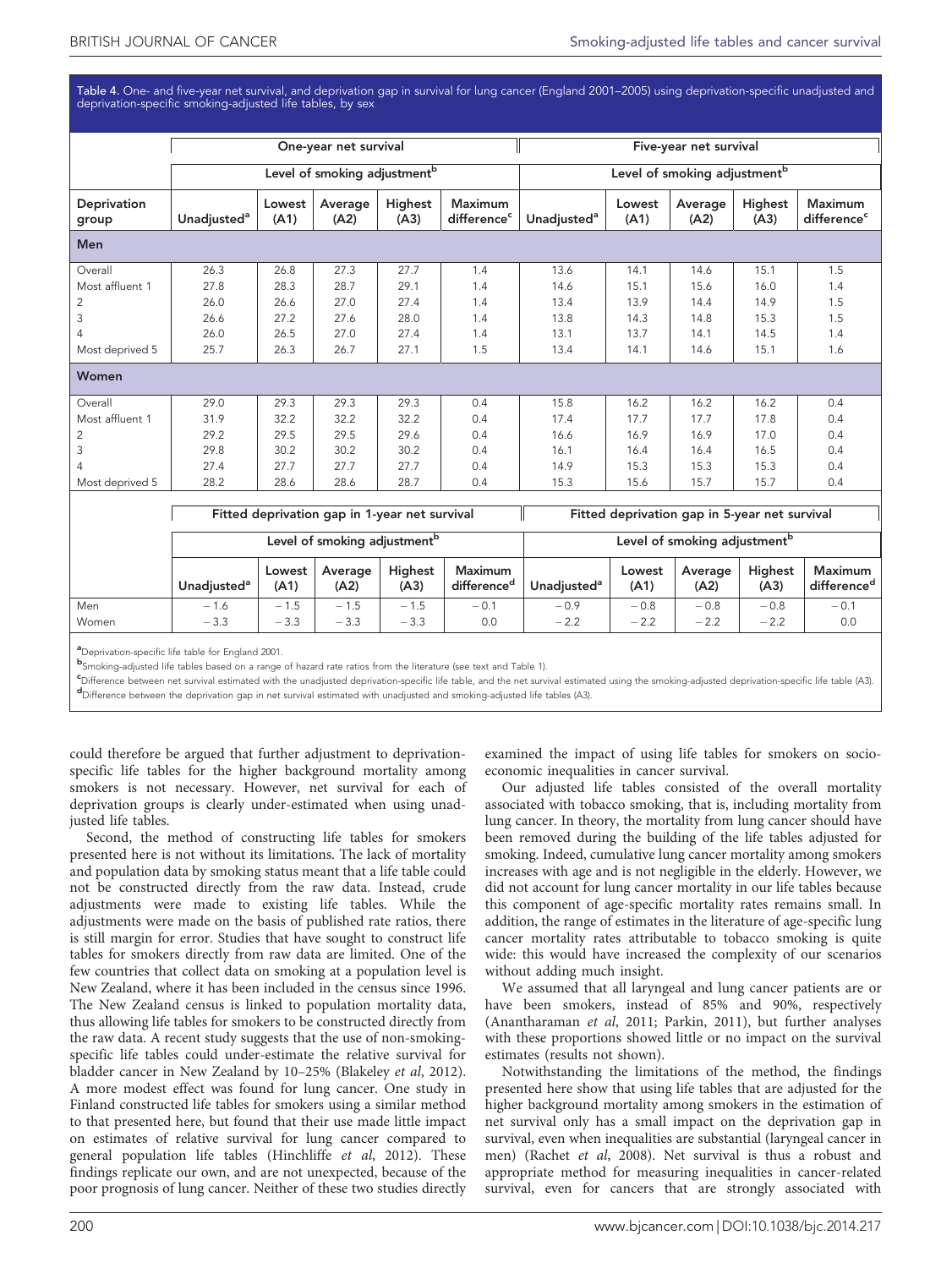<span id="page-6-0"></span>Table 5. One- and five-year net survival, and deprivation gap in survival for lung cancer (England 2001–2005) using national unadjusted and national smoking-adjusted life tables, by sex

|                      |                                                                                      |                | One-year net survival |                 |                                           |                         |                | Five-year net survival |                 |                                           |
|----------------------|--------------------------------------------------------------------------------------|----------------|-----------------------|-----------------|-------------------------------------------|-------------------------|----------------|------------------------|-----------------|-------------------------------------------|
|                      | Level of smoking adjustment <sup>b</sup><br>Level of smoking adjustment <sup>b</sup> |                |                       |                 |                                           |                         |                |                        |                 |                                           |
| Deprivation<br>group | Unadjusted <sup>a</sup>                                                              | Lowest<br>(A1) | Average<br>(A2)       | Highest<br>(A3) | <b>Maximum</b><br>difference <sup>c</sup> | Unadjusted <sup>a</sup> | Lowest<br>(A1) | Average<br>(A2)        | Highest<br>(A3) | <b>Maximum</b><br>difference <sup>c</sup> |
| Men                  |                                                                                      |                |                       |                 |                                           |                         |                |                        |                 |                                           |
| Overall              | 26.2                                                                                 | 26.8           | 27.2                  | 27.6            | 1.4                                       | 13.5                    | 14.1           | 14.5                   | 15.0            | 1.4                                       |
| Most affluent 1      | 28.0                                                                                 | 28.6           | 29.0                  | 29.5            | 1.5                                       | 14.8                    | 15.4           | 15.9                   | 16.4            | 1.6                                       |
| 2                    | 26.2                                                                                 | 26.7           | 27.2                  | 27.6            | 1.4                                       | 13.5                    | 14.1           | 14.6                   | 15.1            | 1.5                                       |
| 3                    | 26.7                                                                                 | 27.2           | 27.6                  | 28.1            | 1.4                                       | 13.8                    | 14.4           | 14.8                   | 15.3            | 1.5                                       |
| 4                    | 25.9                                                                                 | 26.4           | 26.8                  | 27.2            | 1.3                                       | 13.0                    | 13.5           | 13.9                   | 14.3            | 1.3                                       |
| Most deprived 5      | 25.4                                                                                 | 25.9           | 26.3                  | 26.6            | 1.2                                       | 13.2                    | 13.7           | 14.1                   | 14.5            | 1.4                                       |
| Women                |                                                                                      |                |                       |                 |                                           |                         |                |                        |                 |                                           |
| Overall              | 28.9                                                                                 | 29.2           | 29.3                  | 29.3            | 0.4                                       | 15.8                    | 16.1           | 16.1                   | 16.2            | 0.4                                       |
| Most affluent 1      | 32.0                                                                                 | 32.3           | 32.4                  | 32.4            | 0.4                                       | 17.5                    | 17.9           | 17.9                   | 17.9            | 0.4                                       |
| 2                    | 29.3                                                                                 | 29.6           | 29.6                  | 29.7            | 0.4                                       | 16.7                    | 17.0           | 17.0                   | 17.1            | 0.4                                       |
| 3                    | 29.8                                                                                 | 30.2           | 30.2                  | 30.2            | 0.4                                       | 16.1                    | 16.4           | 16.5                   | 16.5            | 0.4                                       |
| 4                    | 27.3                                                                                 | 27.6           | 27.6                  | 27.7            | 0.4                                       | 14.9                    | 15.2           | 15.2                   | 15.2            | 0.4                                       |
| Most deprived 5      | 28.1                                                                                 | 28.4           | 28.4                  | 28.4            | 0.3                                       | 15.1                    | 15.4           | 15.4                   | 15.5            | 0.4                                       |
|                      |                                                                                      |                |                       |                 |                                           |                         |                |                        |                 |                                           |

Fitted deprivation gap in 1-year net survival Fitted deprivation gap in 5-year net survival

|       |                         |                | Level of smoking adjustment <sup>b</sup> |                 |                                    | Level of smoking adjustment <sup>b</sup> |                |                 |                 |                                    |  |
|-------|-------------------------|----------------|------------------------------------------|-----------------|------------------------------------|------------------------------------------|----------------|-----------------|-----------------|------------------------------------|--|
|       | Unadiusted <sup>a</sup> | Lowest<br>(A1) | Average<br>(A2)                          | Highest<br>(A3) | Maximum<br>difference <sup>d</sup> | Unadiusted <sup>a</sup>                  | Lowest<br>(A1) | Average<br>(A2) | Highest<br>(A3) | Maximum<br>difference <sup>d</sup> |  |
| Men   | $-2.1$                  | $-2.2$         | $-2.3$                                   | $-2.4$          | 0.3                                | $-1.4$                                   | $-1.5$         | $-1.6$          | $-1.7$          | 0.3                                |  |
| Women | $-3.6$                  | $-3.6$         | $-3.6$                                   | $-3.6$          | 0.1                                | $-2.5$                                   | $-2.6$         | $-2.6$          | $-2.6$          | 0.1                                |  |

a<br>National life table for England 2001.

b Smoking-adjusted life tables based on a range of hazard rate ratios from the literature (see text and [Table 1\)](#page-2-0).

CDifference between net survival estimated with the unadjusted national life table, and the net survival estimated using the smoking-adjusted national life table (A3).<br>Inifference between the deprivation and in pot surviva

Difference between the deprivation gap in net survival estimated with unadjusted and smoking-adjusted life tables (A3).

smoking. However, adjusting for the higher, smoking-related background mortality in the life tables did increase the estimates of net survival in all deprivation groups for good-prognosis cancers such as larynx. We can therefore conclude that life tables adjusted for smoking are not crucial for comparing net survival between populations, but may be more important for measuring the public health impact of differences and changes in survival, such as avoidable deaths (Abdel-Rahman et al, 2009; Ellis et al, 2012) or crude probabilities of death (Cronin and Feuer, 2000; [Lambert](#page-7-0) et al[, 2010\)](#page-7-0).

#### **REFERENCES**

- Abdel-Rahman M, Stockton D, Rachet B, Hakulinen T, Coleman MP (2009) What if cancer survival in Britain were the same as in Europe: how many deaths are avoidable? Br J Cancer 101(Suppl 2): S115–S124.
- Anantharaman D, Marron M, Lagiou P, Samoli E, Ahrens W, Pohlabeln H, Slamova A, Schejbalova M, Merletti F, Richiardi L, Kjaerheim K, Castellsague X, Agudo A, Talamini R, Barzan L, Macfarlane TV, Tickle M, Simonato L, Canova C, Conway DI, McKinney PA, Thomson P, Znaor A, Healy CM, McCartan BE, Hashibe M, Brennan P, Macfarlane GJ (2011) Population attributable risk of tobacco and alcohol for upper aerodigestive tract cancers. Oral Oncol 47: 725–731.
- Blakely T, Wilson N (2005) The contribution of smoking to inequalities in mortality by education varies over time and by sex: two national cohort studies, 1981–84 and 1996–99. Int J Epidemiol 34: 1054–1062.
- Blakely T, Wilson N (2006) Letter in response to Jha et al (2006) (Lancet 368: 367–70). Lancet 368: 1418.
- Blakely T, Soeberg M, Carter K, Costilla R, Atkinson J, Sarfati D (2012) Bias in relative survival methods when using incorrect life tables: lung and bladder cancer by smoking status and ethnicity in New Zealand. Int J Cancer 48: 270–278.
- Cancer Research UK Cancer Survival Group (2009) Life tables for England and Wales by sex, calendar period, region and deprivation. London School of Hygiene & Tropical Medicine. [http://www.lshtm.ac.uk/eph/ncde/](http://www.lshtm.ac.uk/eph/ncde/cancersurvival/tools/index.html) [cancersurvival/tools/index.html.](http://www.lshtm.ac.uk/eph/ncde/cancersurvival/tools/index.html)
- Carstensen JM, Pershagen G, Eklund G (1987) Mortality in relation to cigarette and pipe smoking: 16 years' observation of 25,000 Swedish men. J Epidemiol Community Health 41: 166–172.
- Cronin KA, Feuer EJ (2000) Cumulative cause-specific mortality for cancer patients in the presence of other causes: a crude analogue of relative survival. Stat Med 19: 1729–1740.
- Doll R, Peto R, Wheatley K, Gray R, Sutherland I (1994) Mortality in relation to smoking: 40 years' observations on male British doctors. Br Med J 309: 901–911.
- Doll R, Peto R, Boreham J, Sutherland I (2004) Mortality in relation to smoking: 50 years' observations on male British doctors. Br Med J 328: 1519.
- Ederer F, Axtell LM, Cutler SJ (1961) The relative survival rate: a statistical methodology. Natl Cancer Inst Monogr 6: 101–121.
- Ellis L, Coleman MP, Rachet B (2012) How many deaths would be avoidable if socio-economic inequalities in cancer survival in England were eliminated? A national popyulation-based study. Eur J Cancer 48: 270–278.